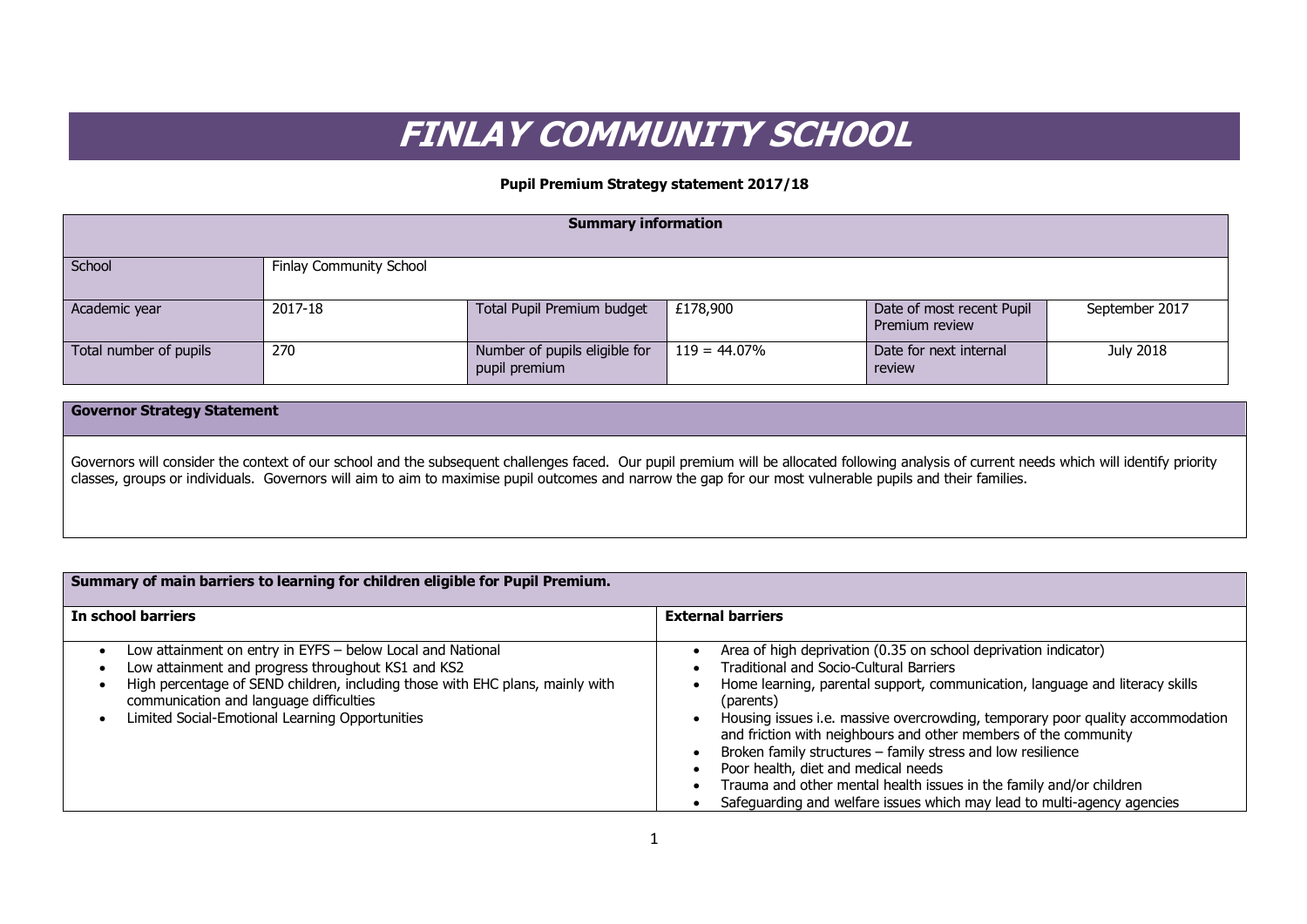| /oivement |
|-----------|
|           |

| <b>Year Group</b> | <b>Total Pupils</b> | <b>Pupil Premium</b> | % Pupil Premium |
|-------------------|---------------------|----------------------|-----------------|
| <b>Reception</b>  | 30                  |                      |                 |
| Year 1            | 60                  |                      | 28.3            |
| Year <sub>2</sub> | 30                  |                      | 50              |
| Year <sub>3</sub> | 30                  | ∸∸                   | 40              |
| Year 4            | 30                  |                      | 60              |
| Year 5            | 60                  | ∠o                   | 44.8            |
| Year 6            | 30                  |                      | ⊸               |

**For the year 2017-2018, Finlay Community School was allocated £178,900 for children who attract Pupil Premium funding. This was allocated and evaluated as follows:**

| <b>Initiative in</b><br>2017-18 | <b>Amount</b> | <b>Reason for allocation</b>                                                                                                                                                                                                                  | <b>Methods of evaluation</b>                                                                                                                                                  | <b>Reviewed outcomes</b>                |
|---------------------------------|---------------|-----------------------------------------------------------------------------------------------------------------------------------------------------------------------------------------------------------------------------------------------|-------------------------------------------------------------------------------------------------------------------------------------------------------------------------------|-----------------------------------------|
| Pastoral Support<br>Team        | £100,152      | To support children to overcome their barriers to learning.<br>Targeted focus work with families to enable them to support<br>their child/ren learning and wellbeing.<br>Raise self-esteem, promoting confidence and increased<br>motivation. | Reduced behavioural incidents - Data<br>Positive impact upon engagement in<br>class of target children (CASE STUDY)<br>Feedback from children and parents,<br>where necessary | See progress data<br>attachment 2017-18 |
|                                 |               | Nurture groups offer a short term, focused intervention which<br>addresses barriers to learning arising from social, emotional or<br>behavioural difficulties.                                                                                | BOXALL profile, a diagnostic<br>assessment tool designed to assess the<br>specific areas of need for learners<br>exhibiting social, emotional and<br>behavioural difficulties |                                         |
|                                 |               | Working with children to help them develop their social and<br>emotional well-being, enabling them to engage with learning<br>and support them in becoming more self-assured, capable and<br>adaptable.                                       | Online assessment tool to prepare<br>targeted action plans for individual,<br>home and school.<br>Reduced behavioural incidents - Teacher                                     |                                         |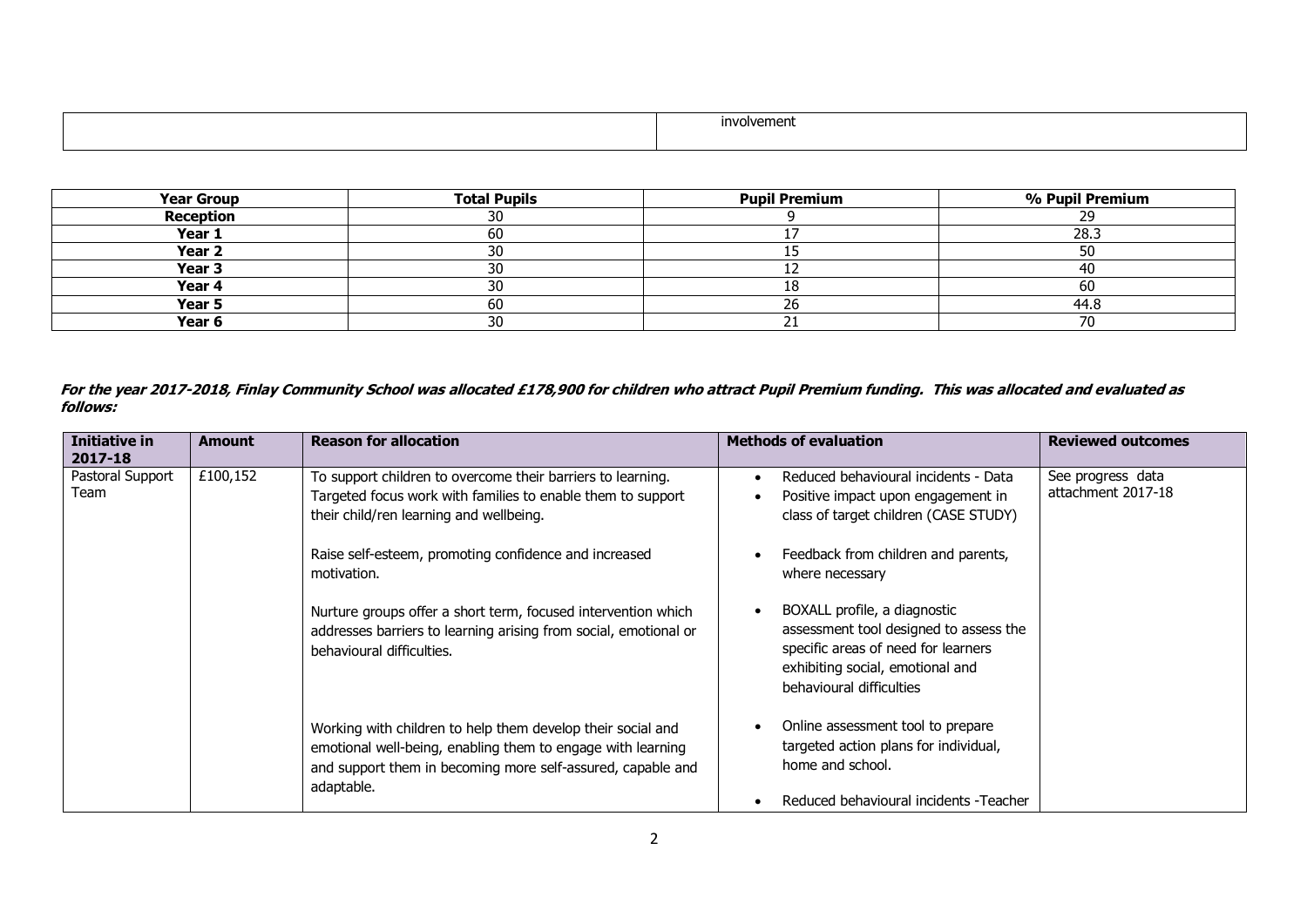| Initiative in<br><b>Amount</b> | routines and boundaries within the school and home<br>Access local course: Strengthening Families Strengthening<br>Communities, Freedom Programme, Living without abuse, Triple<br>P and Bereavement Counselling<br>Carry out home visits to support parent/carers/children in the<br>home<br>Develop Family Learning opportunities in partnership with<br>parents/carers and local providers<br>Work with parent/cares to identify Housing<br>Support parents in identifying poor health, diet, medical needs<br>and mental health issues in the family and/or child<br>Work with parents/carers to overcome safeguarding and welfare<br>issues<br><b>Reason for allocation</b> | Increased parent/carer confidence, child<br>feedback<br>Consultation/Parent<br>feedback/attendance<br>Increase in home learning<br>Reduced family stress<br>Accessing specialist services<br>Effective and appropriate plan<br><b>Methods of evaluation</b> | <b>Reviewed outcomes</b> |
|--------------------------------|----------------------------------------------------------------------------------------------------------------------------------------------------------------------------------------------------------------------------------------------------------------------------------------------------------------------------------------------------------------------------------------------------------------------------------------------------------------------------------------------------------------------------------------------------------------------------------------------------------------------------------------------------------------------------------|-------------------------------------------------------------------------------------------------------------------------------------------------------------------------------------------------------------------------------------------------------------|--------------------------|
|                                |                                                                                                                                                                                                                                                                                                                                                                                                                                                                                                                                                                                                                                                                                  |                                                                                                                                                                                                                                                             |                          |
|                                | Provide advice, guidance and support to parents/carers on how<br>to manage their child/ren behaviour through supporting with                                                                                                                                                                                                                                                                                                                                                                                                                                                                                                                                                     | Increased parental engagement                                                                                                                                                                                                                               |                          |
|                                | Provide support to parents/carers on an ad-hoc basis, through<br>an open door policy<br>Support parents/carers in attending meetings such as multi<br>agency meeting (Team around the family/child), Pastoral<br>Support, Behaviour Support, Case conferences, Core groups or<br>Class Teacher<br>Provide access to needs lead advice, support and guidance<br>throughout the year                                                                                                                                                                                                                                                                                               | has improved, progress through My<br>Plan<br>All meetings, conferences and reviews<br>are attended<br>Decrease in poor behaviour at homes,<br>parent/carers are able to deal with<br>situations confidently                                                 |                          |
|                                | Develop safe and inclusive play for identified children                                                                                                                                                                                                                                                                                                                                                                                                                                                                                                                                                                                                                          | feedback, Data<br>Parents/carers reports their situation                                                                                                                                                                                                    |                          |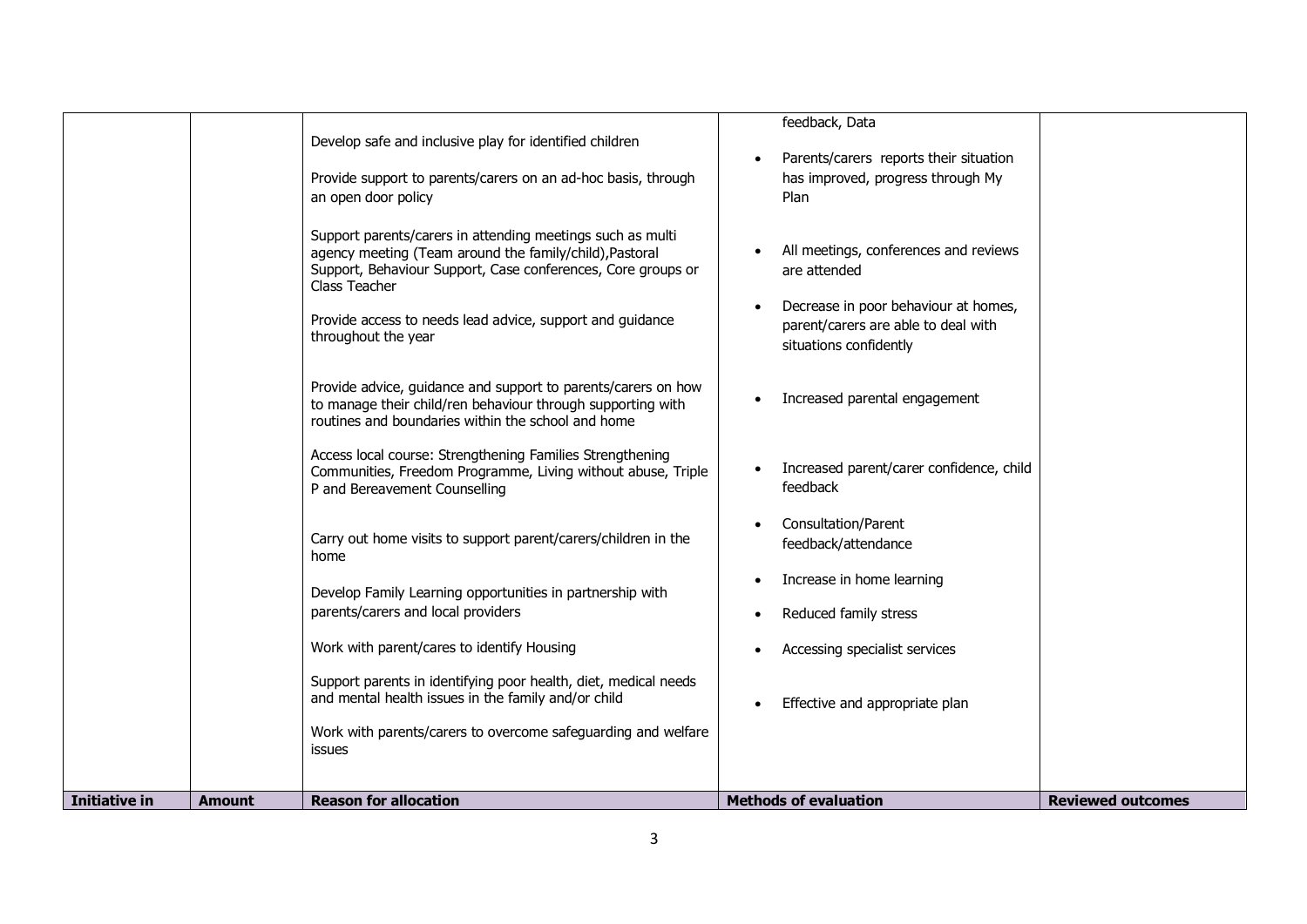| 2017-18                                                                                          |         |                                                                                                                                                                                                                                                                 |                                                                                                                                                                                                                                                                                |  |
|--------------------------------------------------------------------------------------------------|---------|-----------------------------------------------------------------------------------------------------------------------------------------------------------------------------------------------------------------------------------------------------------------|--------------------------------------------------------------------------------------------------------------------------------------------------------------------------------------------------------------------------------------------------------------------------------|--|
| Play Therapy<br>Counselling                                                                      | £5,700  | Providing the opportunity for children who are experiencing<br>emotional difficulties to use play to communicate and help<br>prevent or resolve psychosocial challenges. To help them<br>towards better social integration, growth and development.             | Positive impact upon engagement in<br>class of target children, improvement in<br>Strengths and difficulties<br>questionnaires-Case Study                                                                                                                                      |  |
| Subsidising<br>Educational trips                                                                 | £1,500  | To support participation in school based activities                                                                                                                                                                                                             | Developing curriculum $-$ as a result<br>there is greater engagement -<br>demonstrated by quality of outcomes                                                                                                                                                                  |  |
| <b>Extended service</b><br>support                                                               | £8,086  | Subsidy of breakfast club, whole school-targeted                                                                                                                                                                                                                | Improved attendance aimed at 95% -<br>$\bullet$<br>Data<br>To provide a calm learning environment<br>so children are ready to learn - SLT<br>learning walk<br>Where there has not been an<br>improvement, these children are<br>targeted by Pastoral team - Case<br>study/Data |  |
| Increased hours<br>for T.A's (8:30 -<br>4:30dail,<br>including staff<br>meeting)                 | £54,619 | TAs to contribute to on-going planning, marking and<br>assessment<br>Increased pupil engagement in extra-curricular activities<br>Involvement in setting and delivering targeted intervention<br>Involvement in whole school planning, training and development | Classroom feedback<br>$\bullet$<br><b>Book looks</b><br>Learning Walks<br>Greater engagement in staff meetings<br>and improved communication across<br>the school<br>Attending whole school training                                                                           |  |
| Funding for<br>extra-curricular<br>visits and clubs.                                             | £1,243  | To ensure all children are given the same opportunities to<br>access extra-curricular activities as their peers.                                                                                                                                                | Children have been able to access<br>$\bullet$<br>extra-curricular activities alongside their<br>peers - Summary of club attendees                                                                                                                                             |  |
| Purchase<br>resources in all<br>year groups to<br>support needs led<br>teaching in<br>classrooms | £7,600  | To support additional learning opportunities<br>To develop positive play and build peer relationships<br>Ensure needs lead provision is appropriately resourced                                                                                                 | Interventions and whole school<br>$\bullet$<br>initiatives with a focus upon improving<br>attainment and progress of<br>disadvantaged pupils (closing the gap)<br><b>DATA</b>                                                                                                  |  |